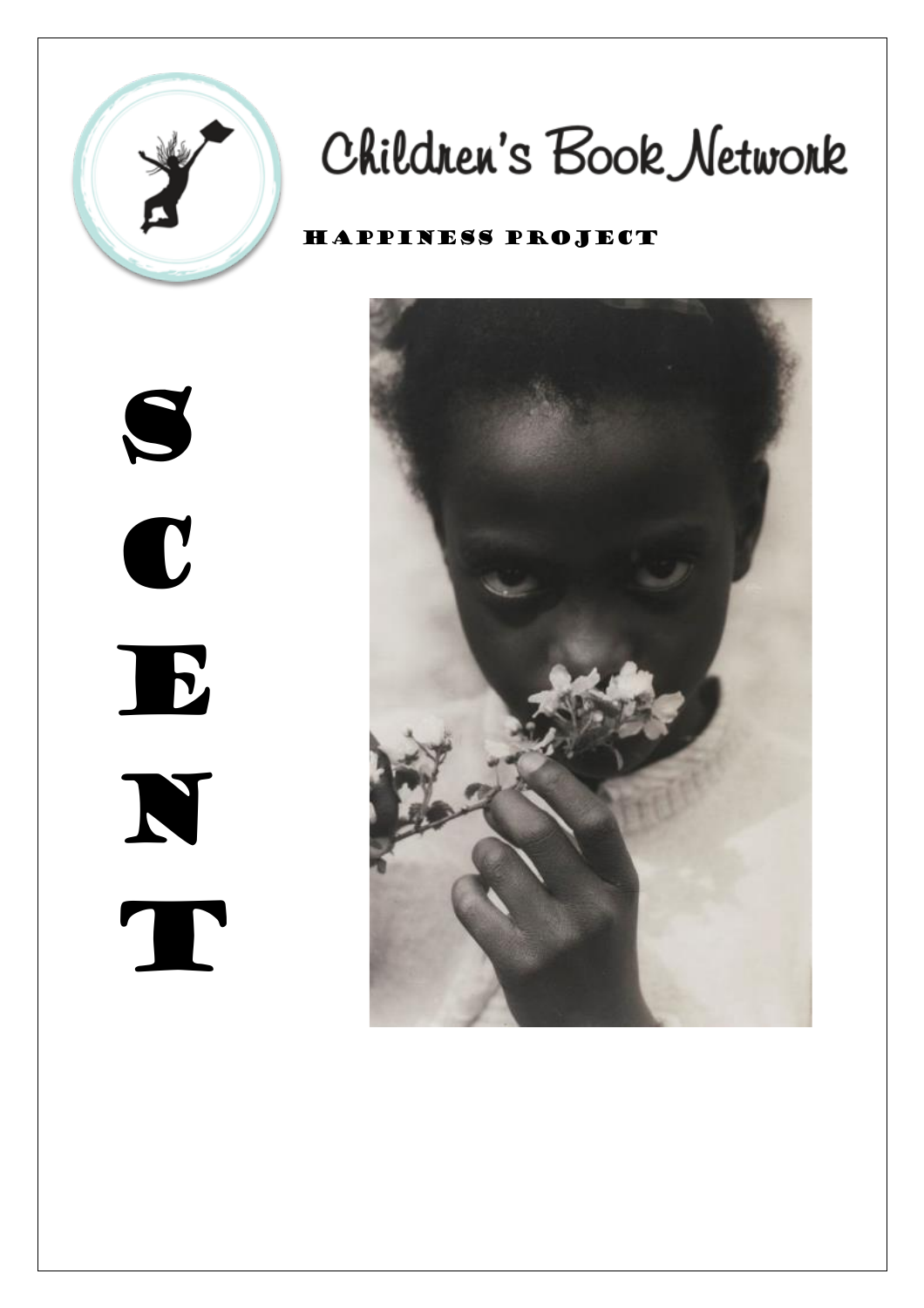

**Putting children and books on the same page**

 $\setminus$ لعما

SCENT WEEK 3

## **Project for Children Sense of smell**

#### ABOUT THIS SENSE

This week we are thinking, reading and writing about our sense of smell. This is a lot more important than we might think. This sense warns us of danger, helps us to taste properly and also brings memories back from where we have stored them in our brain.



1

Do you remember the smell of bread baking in your grandmother's kitchen? Or floor polish in your Auntie's house? Or disinfectant at the clinic? Or a rose in your grandfather's garden? If you smell them again, you will remember these places.

#### READ ALOUD – Books supplied with this pack



This extract is from a book called: *The Birchbark House*. It is about an American girl called Omakayas, who lived about 150 years ago. The book is by Louise Erdrich, published by Hyperion. Omakayas is in the woods near her home when she finds some bear cubs. She plays with them for a few minutes, and then  $-$  suddenly  $-$  something happens.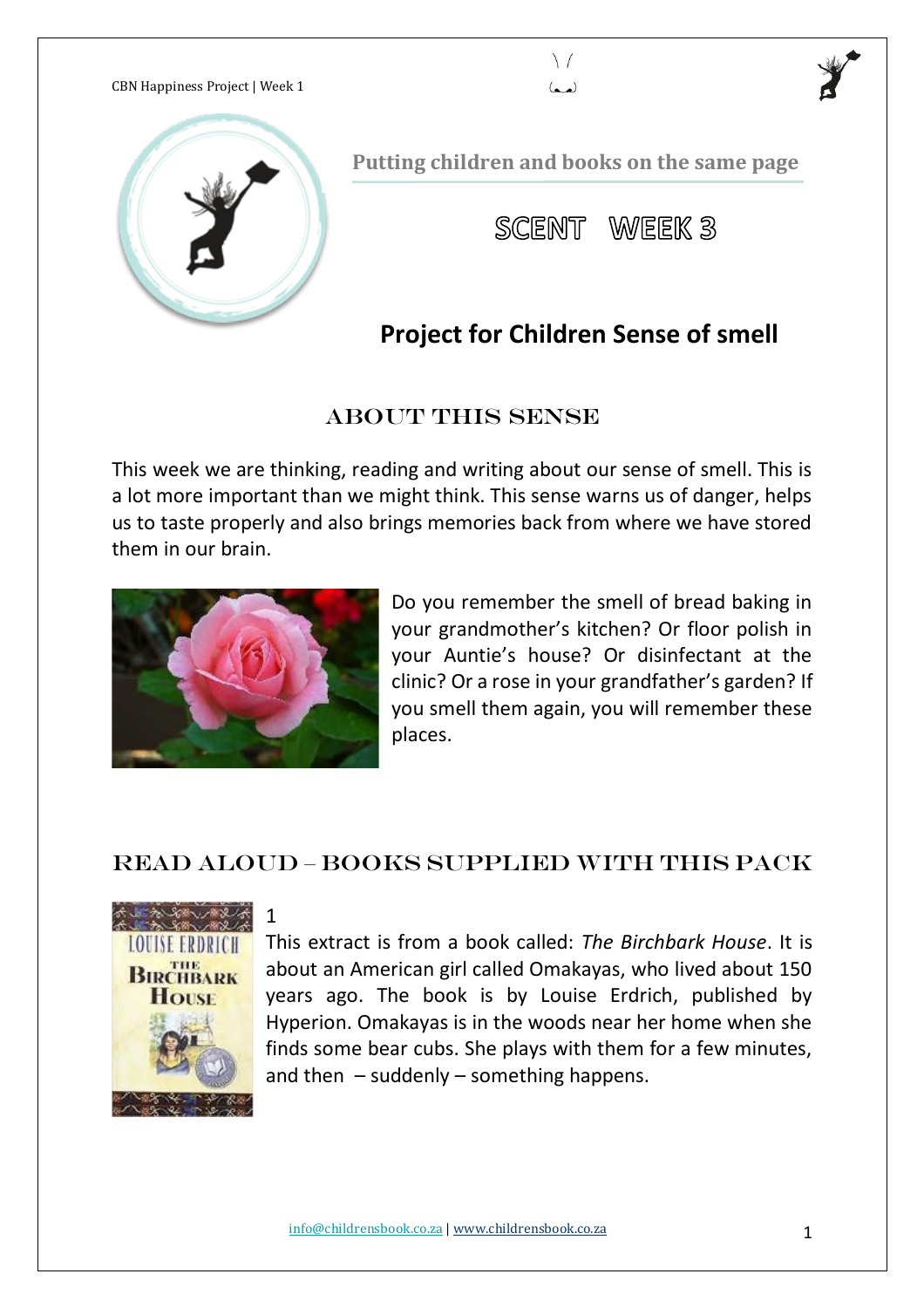



*There was no warning. One moment Omakayas was wiggling a leafy stick, making it move on the ground so the cubs would jump on it. The next moment she found herself flipped over on her back and pinned underneath a huge heavy thing that sent down a horrible stink. It was the mother bear. Breathing on her a stale breath of decayed old deer-hides and skunk cabbages and dead mushrooms. Owah!* 

*Until the mother bear made the first move, Omakayas knew she should stay still, or as still as possible, given the terrified thumping of her heart.*

*For long moments, the bear tested her with every sense, staring down with her weak eyes, listening, and most of all, smelling her. The bear smelled the morning stew Omakayas had eaten, the wild onion seasoning …*

*… the bear smelled fish from the night before last night, the berries she was eating. The bear smelled all.*

*Omakayas couldn't help but smell the bear back. Bears eat anything and this one had just eaten something ancient and foul!* 

#### $\overline{2}$ **Surprise! Surprise! By Niki Daly.**

Pigs are supposed to be smelly. Guess what? They are not! But this story is about what happens when two people adopt a piglet (pig baby) as their own.

Niki Daly is one of South Africa's most famous illustrators and writers. And he lives in Kleinmond!

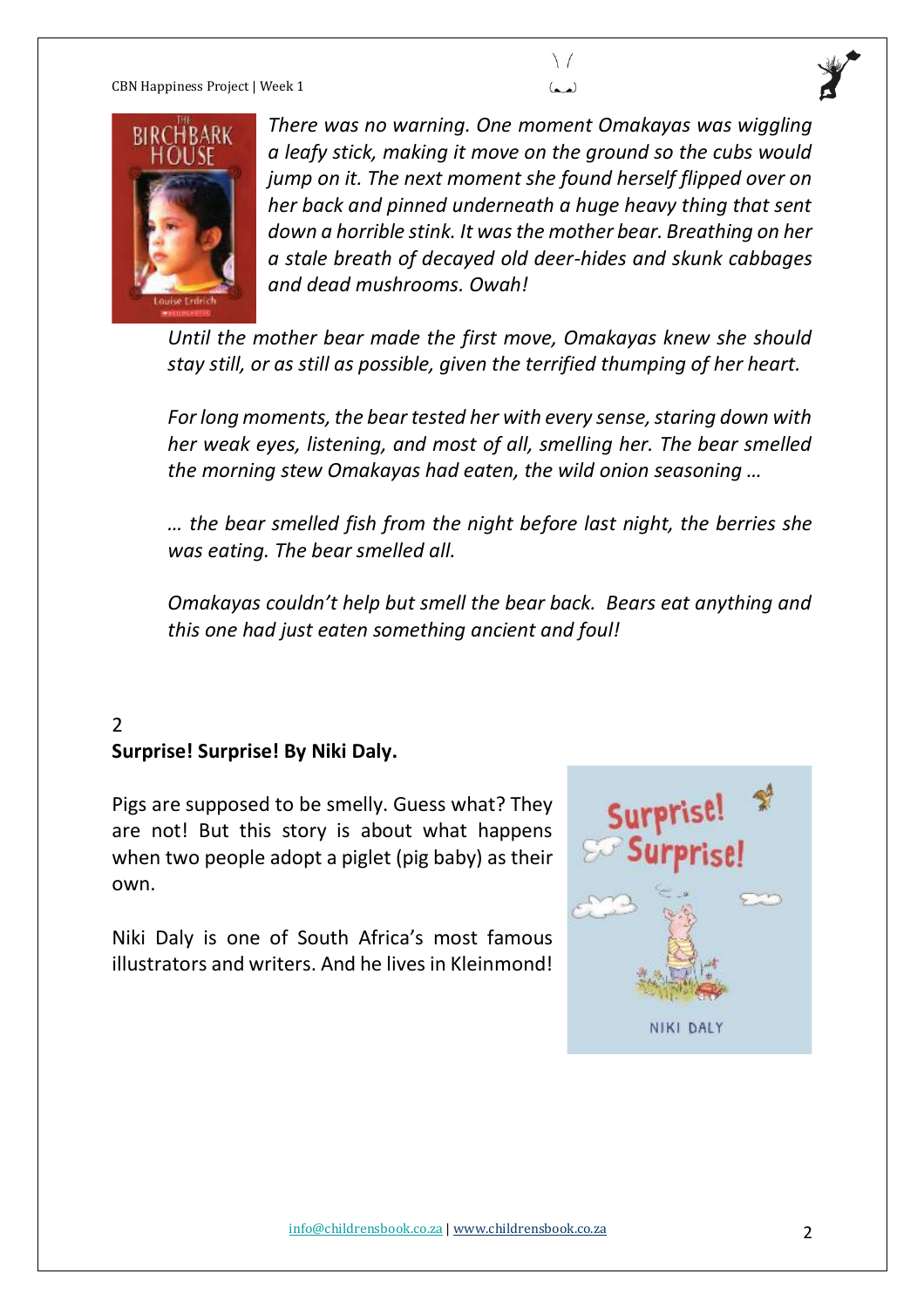#### 3 **Dave, by Sue Hedra, illustrations by Liz Pichon**



This is another funny book that we hope will make you laugh. It is about a cat called Dave who ate too much and got stuck – until the other animals helped him out. It's a bit rude, but funny books sometimes are!

 $\setminus$ لعما

### **Read aloud is listening and hearing …**

One of the greatest pleasures in life is listening to somebody read aloud. It helps if they are a good reader. Here are some tips about reading and listening.

#### **If you are the one doing the reading**

Practise first! You have to read the text carefully at least three times. Then try reading it aloud. Find a quiet place (with no brothers or sisters to put you off!).

Don't try to listen to yourself. Try to get really inside the story. Focus on the meaning of the words. If there is a word you don't know, look it up, or ask. If you can't find the meaning, read the sentence and think what it could mean. Maybe use an easier word instead?

With your second reading, concentrate on the difficult words and say them over and over until you are sure you can read them without stopping.

With your third read-aloud, enjoy yourself! If there are different voices, try making them sound like people you know. Have fun.

#### **If you are the one being read to**

Close your eyes. Let the words flow around you. Listen! Enjoy! Ask to hear the story again if you like it. (Say thank you to the reader.)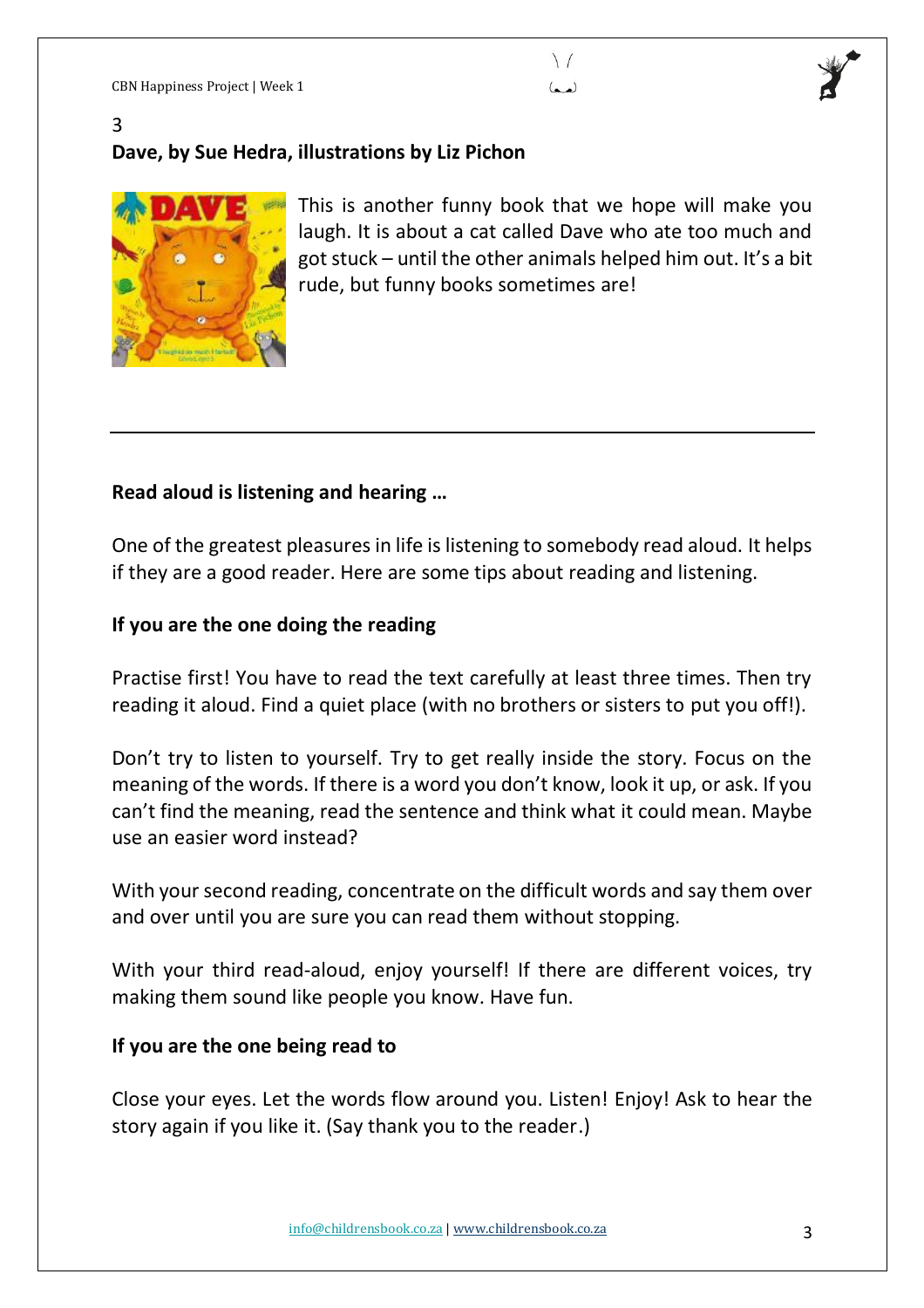

#### QUIET READING ON YOUR OWN - AND WRITING

Here is a story that was specially written for this project. It is about a boy who is far from home, lost in a desert. He is almost dead from thirst … and then he smells the wonderful scent of rain falling on dust.

#### **1 The most wonderful scent in the world … rain!**

*If you were a bird, high up in the sky, you would see Jan. A person in a small airplane might see Jan, far below. He was lying under a tree. He wasn't moving. He had been there for hours. Nobody knew he was there. All around him was dry, dry land. There had been no rain here for five years.*

*Jan was still alive. He was thinking about water. He was thinking about drinking a cool glass of water. First, he would hold the glass in his hand and watch how the outside of the glass turned frosty-cool. Then he would take the glass to his dry lips and let the water cool them too. Then he would let the water fill his mouth. It would be delicious! After a moment, he would swallow the water and feel the cool trickle down his throat.* 

*Jan groaned. It was terrible here under the tree. Hot. But it was the only tree for miles around. He opened his eyes – slowly. There was just desert to see. Only dry, dry desert. Then he looked again. There was a cloud! There hadn't been any clouds for a long, long time.* 

*He closed his eyes again. He half-slept. He only woke when something changed. The sun had gone! Where had it gone? It was hard to look. It would be easier to just sleep, even if that sleep would be forever. The cloud was bigger. Grey and thick, it covered the sun. The thin shadow of the tree was long. Night was coming.* 

*When the first drop of rain hit, it was like a stone. Hard and fast, the raindrops began to fly through the air. Jan rolled over. He kept his eyes closed, but his mouth open. Rain! And there was that smell … The smell of rain on dust. It filled his brain and filled his heart.*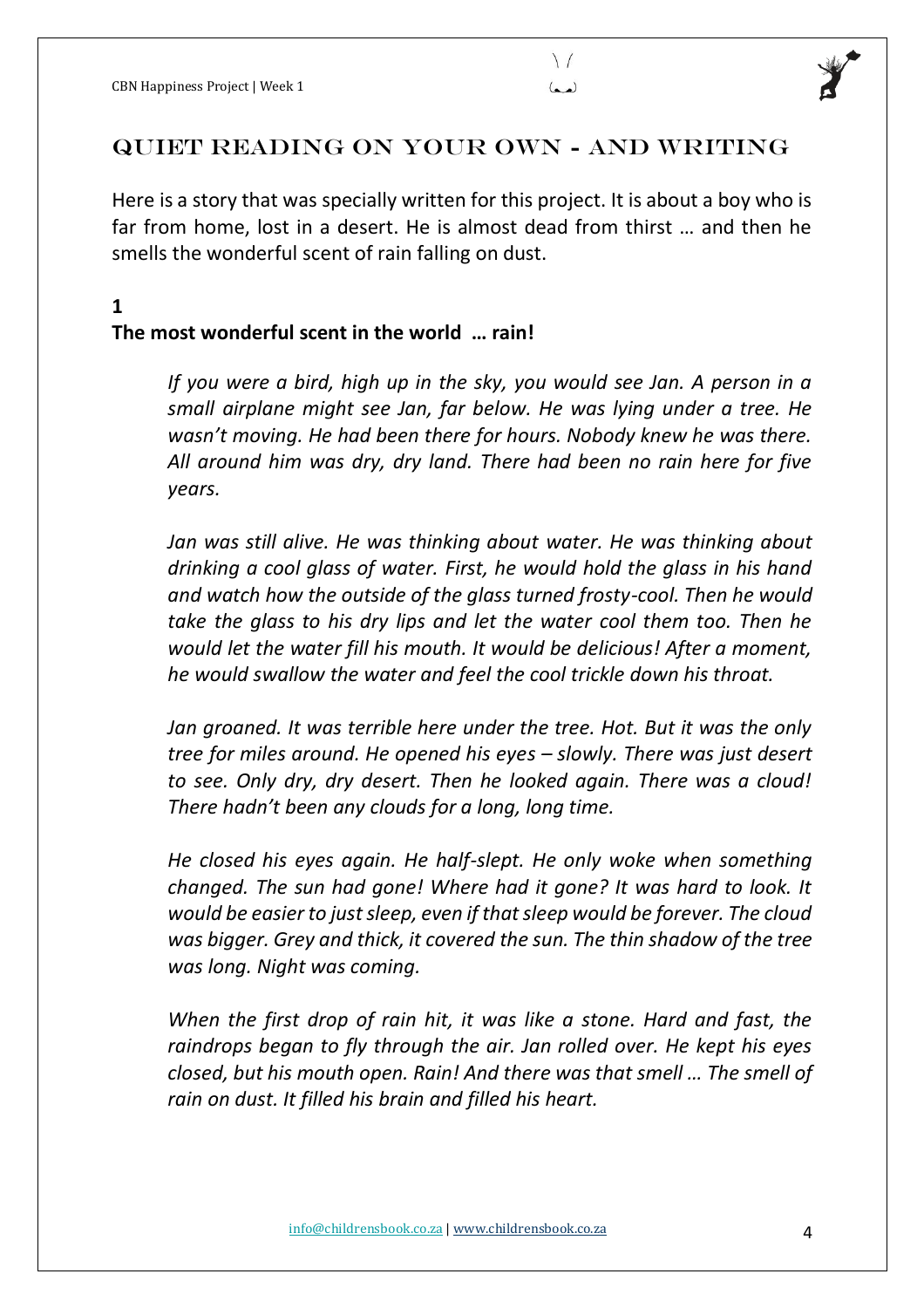



*The rain made him feel alive again. Slowly Jan sat up, leaning against the tree. He was soaked. His wet clothes stuck to him. His open mouth collected drops and drops of water until he let it trickle down his throat and swallowed. At first, it was difficult, but the rain got harder. He felt cool for the first time in weeks. He breathed in the wonderful scent. Rain. Water. Life.*

*An hour later, Jan stood up. He did that very slowly, like an old, old man. But he was moving again. The desert was still there, but now there were silver pools of shining water. He rubbed his face with water, cleaning away the dust. Maybe he could walk a bit?*

*It took all night. Slow steps, slow steps, Jan walked the way to home. When he got tired, he would stop to take a sip of water from a pool. Would he always be thirsty? Would he be thirsty for the rest of his life?*

*The first light of the sun shone across the silver pools before Jan saw his home. Somebody was coming! Somebody was running across the silver sand. Somebody was calling his name. Jan! Jan! You have come home to us!*

*Somebody caught Jan as he fell. Somebody held him in strong arms. Somebody swept him up and carried him. Home.*

*It was Pa.*

#### **WRITING ABOUT THIS STORY**

A glass of water, a cup of water – a sip of water - is a simple thing. But not when you don't have any. Take a little quiet time, this writing exercise needs thinking as well as writing.

Read Jan's story and try to imagine what it was like for him. There are three parts to the story:

- Lying under the tree with no hope
- The rain begins and the scent of the dust fills his mind. Jan has hope again.
- He starts to walk very slowly but he is moving. He sees his home, and somebody calls his name.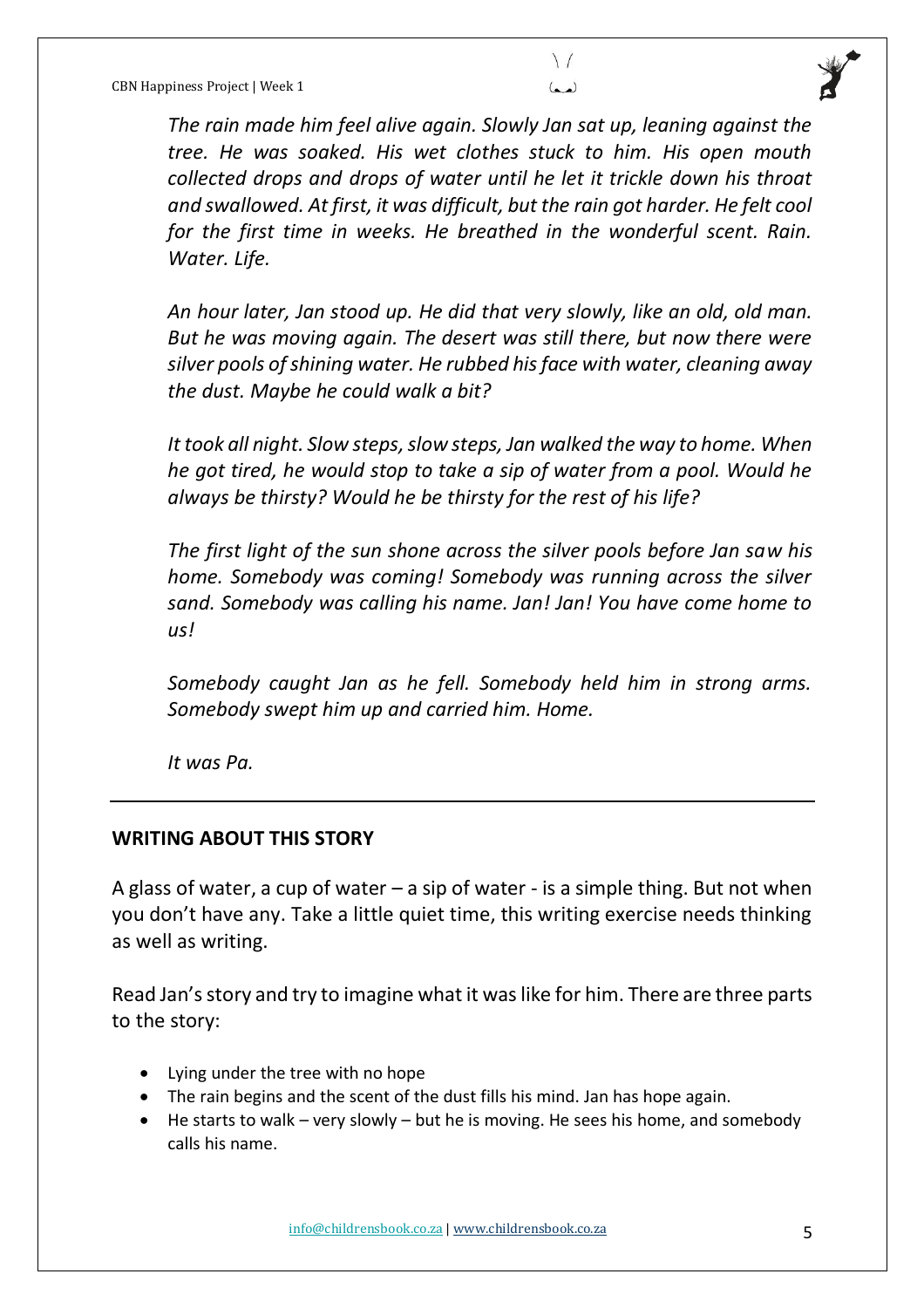Try to imagine that it is you lying under the tree. Think of the bird, or the person flying in the small airplane. Think of being so thirsty. Think about the start of the rain and the hard drops falling on you – saving you. Try to have a cup or glass of water near you when you write this. Close your eyes. Let the cool water touch you as it touched Jan. Think about it when you write. This going to be a story about you  $-$  an 'I' story. (This is called a first-person story.)

 $\setminus$  $(2)$ 

Write 5 sentences about an adventure in a desert before a storm Begin with the word 'I' in your Happiness Book. Here is a picture of a tree and a desert to help you.



Try to use all of your senses to make your writing real. Think about …

- How stones are sticking into you as you lie there
- How the shadow of the tree has moved as the day passed
- How you miss your family
- How you wished you had listened when people told you not to go in the desert alone
- How very  $-$  very  $-$  thirsty you are

Think about what you wish would happen …

- Pa might come and rescue you
- Your dog might pick up your scent and lead people to you
- The scent of fresh bread and coffee in the morning would be wonderful!
- Your baby brother or sister calling to you
- Ma kissing you goodnig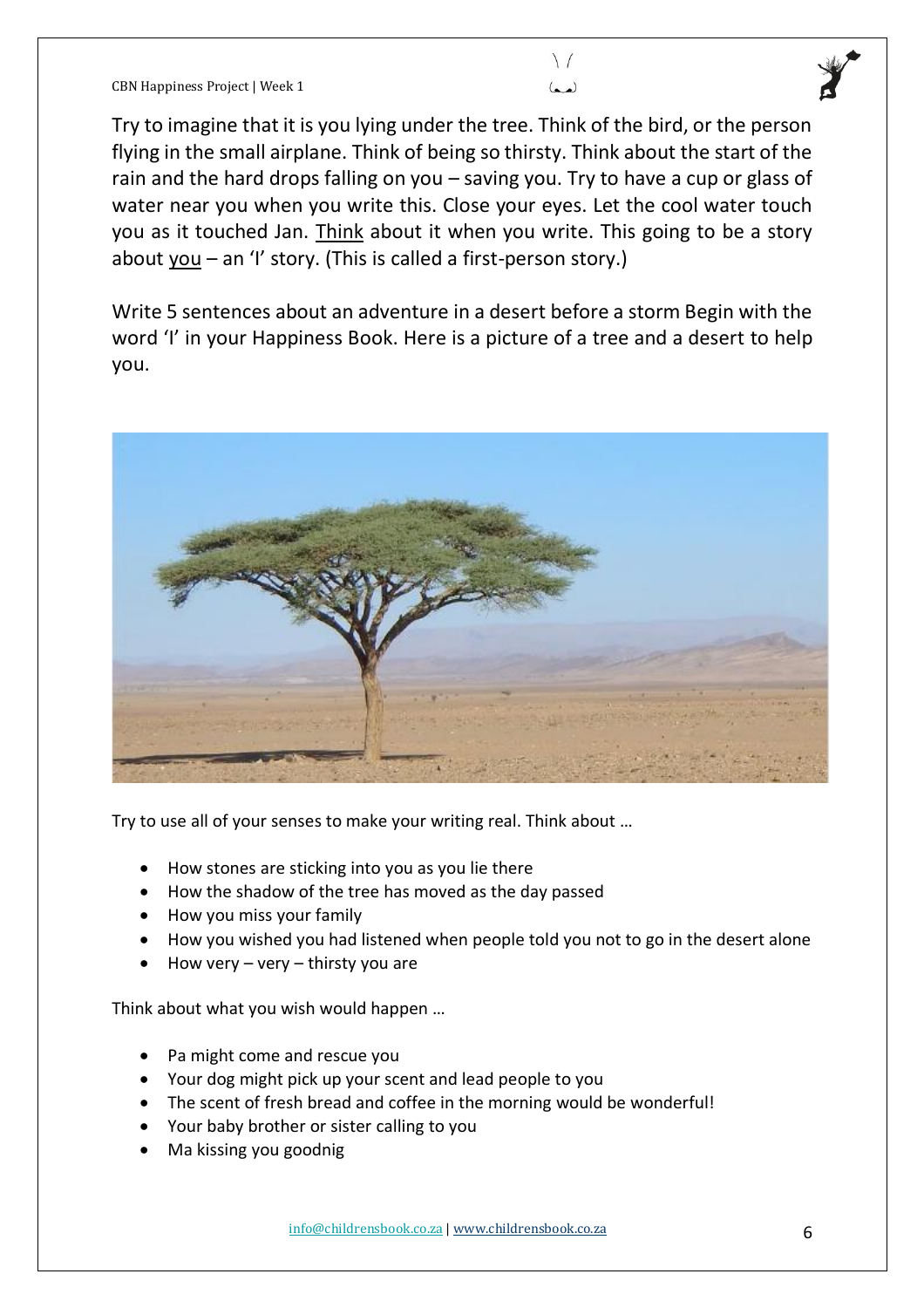





 $\mathfrak{D}$ 

**STORY WRITTEN BY GRADE 7s – MY TWO LIVES**

This story begins with the words: I used to live at home. Now I live at home and at school.

When you read the story, watch out for the senses – seeing, touching, smelling seeing and hearing. Think about how important our senses are to our experiences in life.

Think about how our ability to smell things works with our memories. If you think of a scent, you will remember a place or a person.

## My Two Lives

I used to live at home. Now I live at home and at school.

Every Sunday afternoon I come to the school in the farm truck and every Friday afternoon I go home again in the same truck. So my life has become two lives. Sometimes I forget which life I am living. Sometimes I look up and I expect to see Ma – and instead I see our teacher. Or I wake up and I expect to hear the farm sounds and instead I hear the school sounds. It's difficult, some days.

I like my two lives. But I miss my family when I am at school and I miss my friends when I am home. It's like being homesick for something most of the time. Homesick.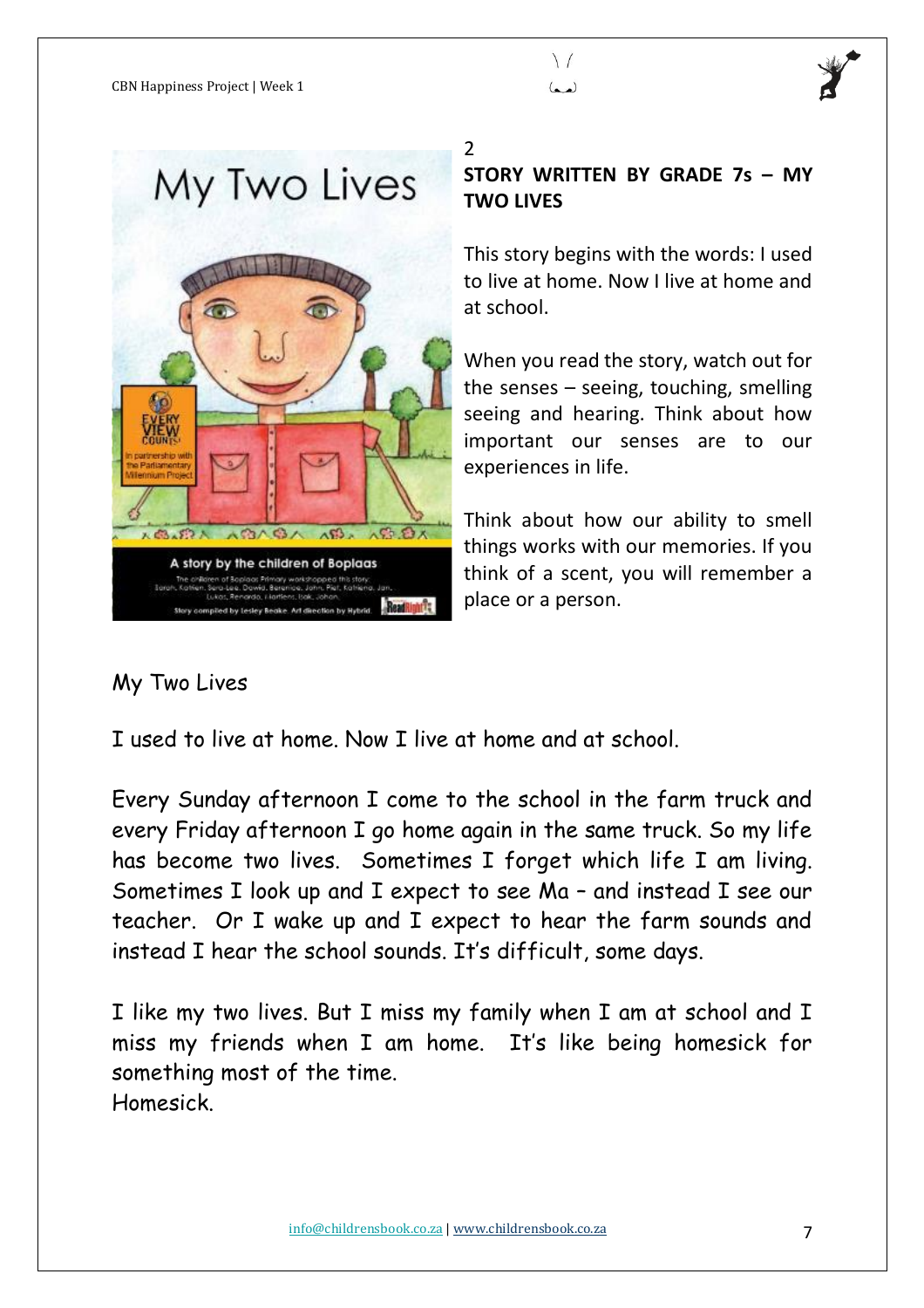My first life is in a small cottage on a cattle farm where there are also horses and donkeys and sheep. Our cottage is part of a row of square little houses with two windows and a door, and smoke coming out of the chimney from the wood stove where Ma cooks our food. In the winter, the stove also keeps us warm in the cold of the Kalahari Desert. Our house is painted blue, like the clear Kalahari sky.

 $\setminus$  $(2)$ 

We have a big dog called Wagter and a small dog called Spot – and some chickens. The chickens are the first things I hear in the mornings when I am at home. The hens go pecking and scratching around in the dust outside my window, and the cockerel makes a noise from the time when first light breaks out on the black sky.

I lie in my small bed, under the blanket Ouma knitted for me and I am warm, warm – like the eggs from the hens when they are fresh laid and the hens have been sitting on them. I can hear Wagter's tail thumping on the floor while he waits for me to get up. I can smell Ma's bread baking in the wood stove, and the kettle sings with the hot water for our tea. Ma.

My first life is getting up from my warm bed and collecting the eggs and helping in the vegetable garden and fetching pails of water for Ma from the tap. And riding the donkey sometimes. And Pa.



Pa has always lived on this farm, and his father lived here too, and they always worked for the same family, the ones who take me to school in the truck. Pa looks after the horses and the donkeys. He knows everything about them, and what they should eat and not eat, and how to care

for them when they are sick, and how to clean their hooves. Everything.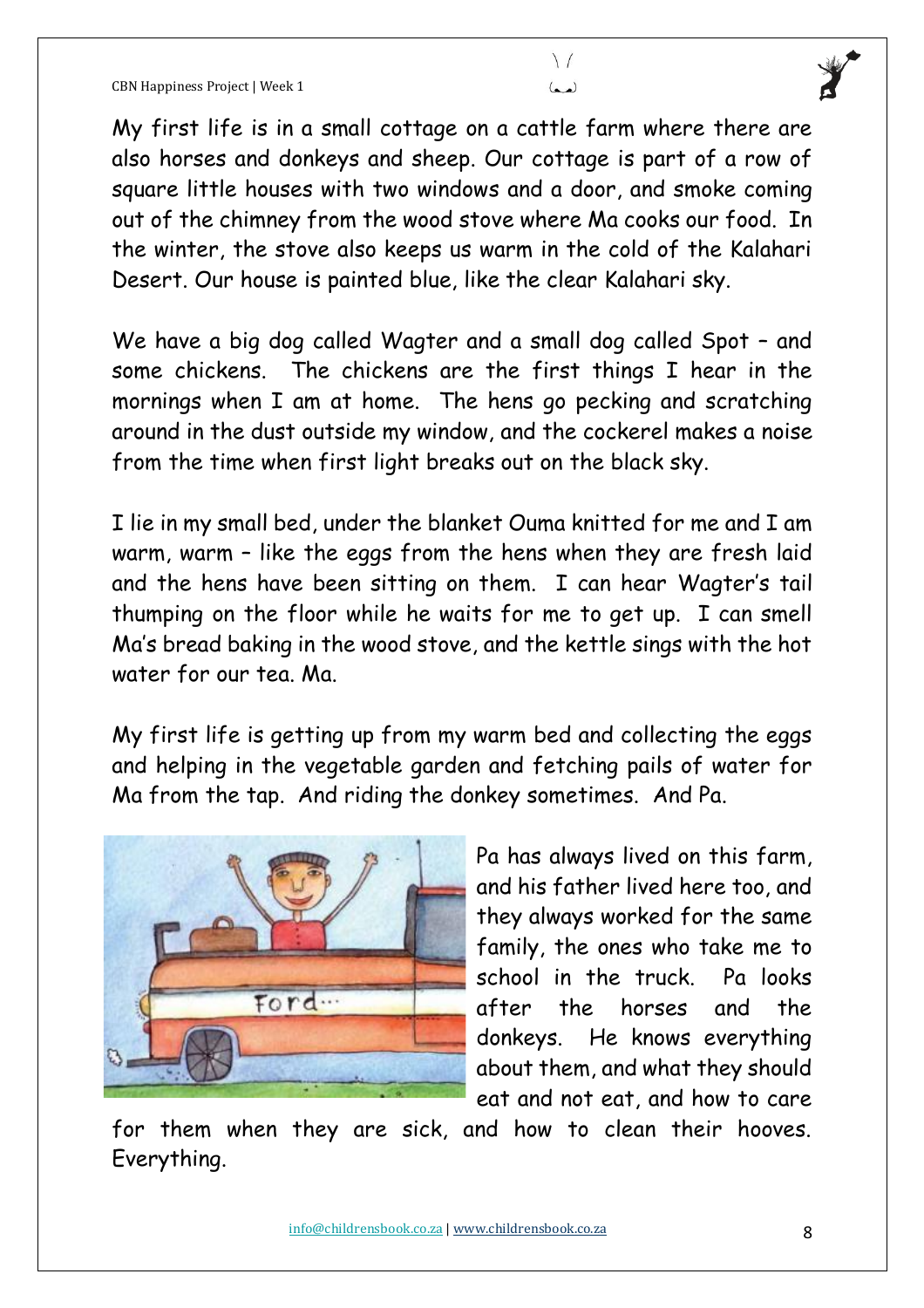Sometimes Pa takes me in the little donkey cart with the team of four donkeys pulling it, and I watch how Pa tells them what to do and how they do it. Pa.

 $\setminus$ لعما

My second life begins when the truck comes and there are other children from the next-door farm and we smile at each other, a little, and think about what we will do in our week away. But we look back, over our shoulders, as the farmhouses get smaller behind. The dust road gets better until it joins the tar road, and when the wheels hit the tar, we know we are on our way.

School is where we are going to learn so much that our lives will be different. That's what Meneer says to us, often. He says learning is our chance and he helps us all the time to take that chance.

'You must read!' Meneer says, and he reads to us too – stories and History and Geography. Everything.



My second life is the sound of the bell ringing early so that we can get up and wash and dress and sweep our room and go for breakfast, which is

hot porridge and coffee with lots of sugar. My second life is about the sound of my friends. I hear their voices all day, calling to me and to each other. We work hard at school and the day goes round and goes round until lunch and then it is soccer practice. And it goes round and round until, in the end, it is nighttime and I go to my bed in the room with my friends. We talk for a bit, and then we fall asleep. Friends.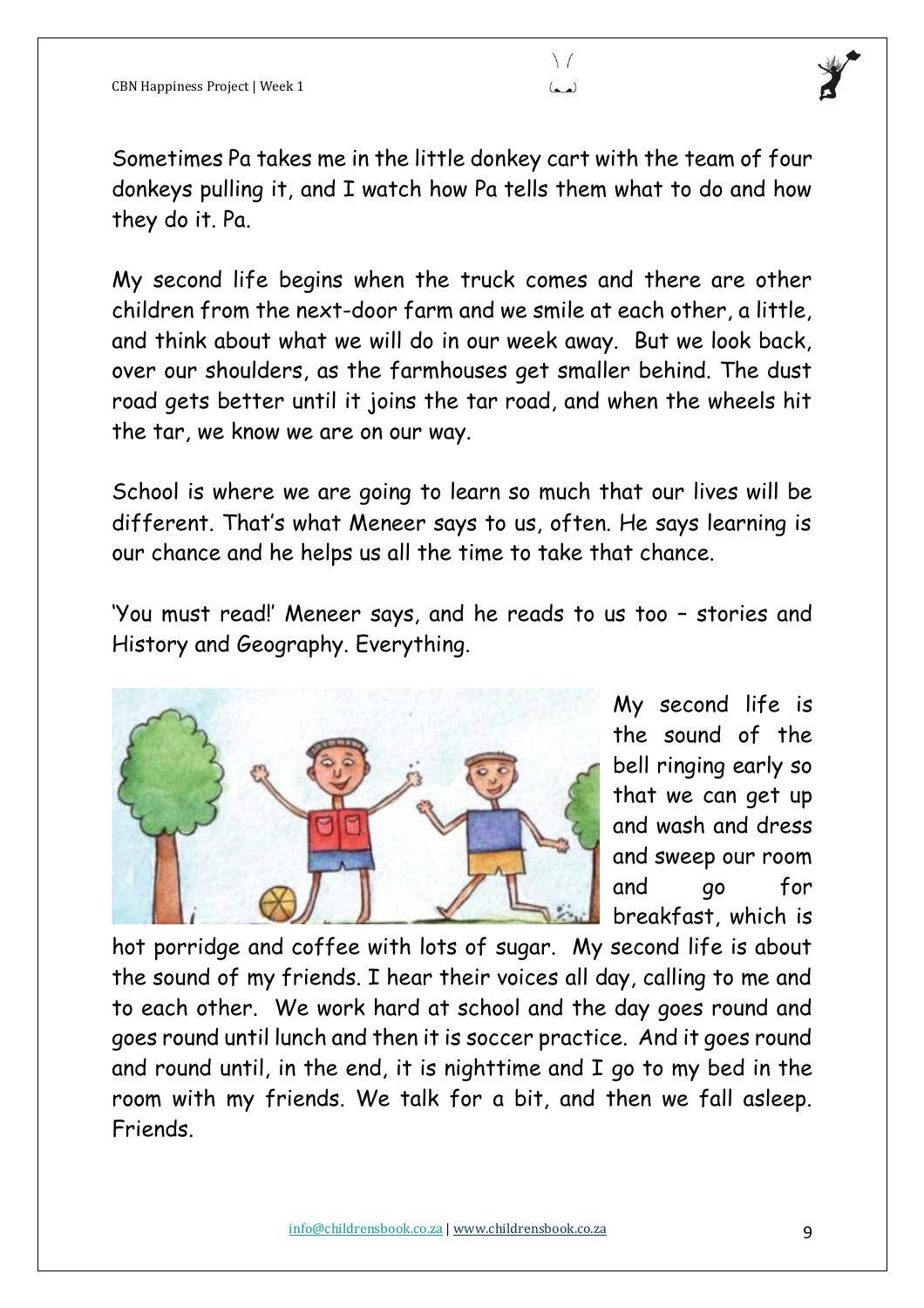

 $\setminus$  $(2)$ 

But first I think about my other home.

And the donkeys pulling the little cart. And Wagter and Spot and the hens.

And Ma.

And Pa.

And home.

Home is where I come from. Home is me.

#### **WRITING IDEA FOR YOUR HAPPINESS BOOK**

Do you have two places that you call home? Maybe E Cape and Stanford? What is it like to wake up in your home? What do you smell, hear and feel? Take a little time to think about the differences. Maybe note down a couple of words. Here are some ideas of words that might be useful:

Busy, quiet, crowded, dry, hot, traditional, modern, farming, cattle, dogs …

Now write a paragraph about one of them, and then a paragraph about the other one. Are they very different? Write what you like and don't like.

If you still feel like writing, may be write another story about the journey between these places.

Illustrate and decorate your stories.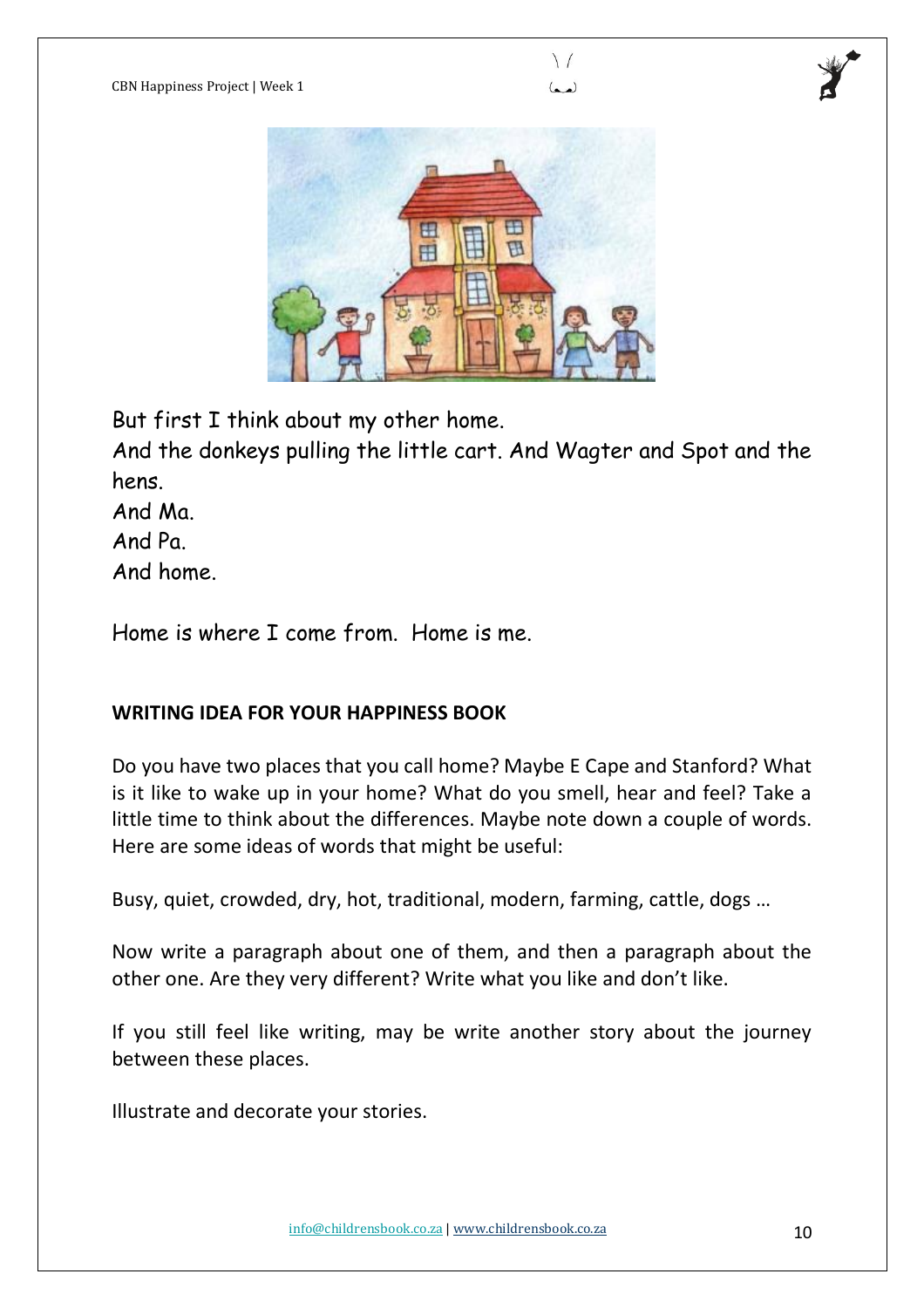#### **WORDS ABOUT SCENT AND SMELLING**

There are two kinds of smells.

**Nice smells** – usually we call them scents. Scent is difficult to spell – notice the unexpected 'c' after the first letter 's'. We might also use the words perfume, or fragrance to describe a good scent, like flowers. We can also use scent to describe following a trail or a spoor. You might catch the scent of an animal you would like to see in a game park – like an elephant.





**Bad smells** are usually just called smells.

The words that describe bad smells are quite ugly! Stink, stench, pong or reek. Bad smells are also a warning. The scent of a tiger is very strong and gives you warning to take care! You might use some of these word in your writing.

 $\setminus$ لعما

#### **The word 'weird'.**

This word is used about a hundred million times a day and means nothing now because it is used so often. It really means unusual and strange – maybe a little bit scary.



If you find yourself saying that a smell, or scent is weird, stop and think of a better word. (Maybe beautiful, strong, unpleasant, lovely or fantastic – but not weird!)

#### **Word Map of interesting words about smells and scents**

\_\_\_\_\_\_\_\_\_\_\_\_\_\_\_\_\_\_\_\_\_\_\_\_\_\_\_\_\_\_\_\_\_\_\_\_\_\_\_\_\_\_\_\_\_\_\_\_\_\_\_\_\_\_\_\_\_\_\_\_\_

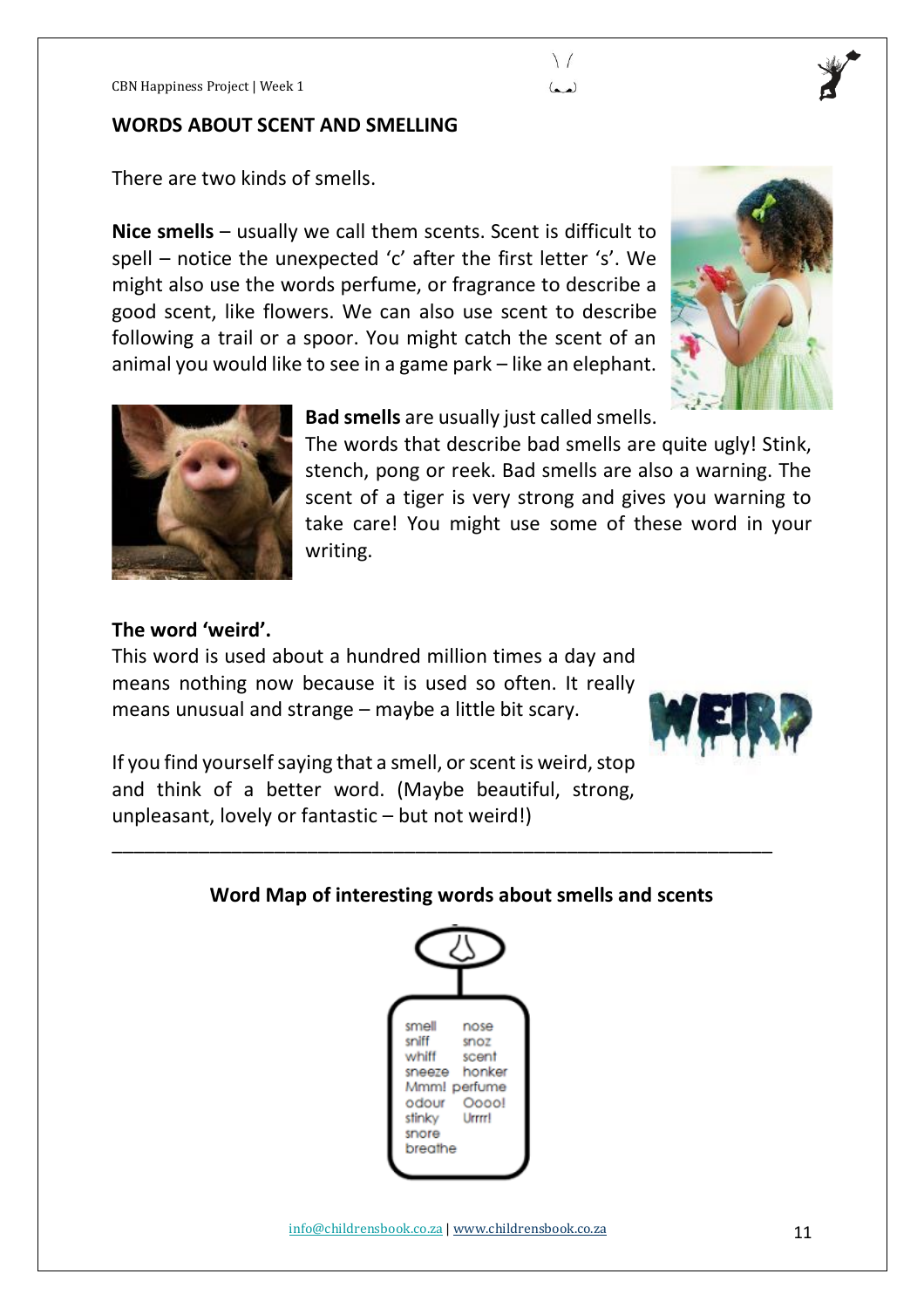

#### **NON-FICTION**



This extract is from a book called: Waiting for Rain by Lesley Beake and Megan Biesele. It is a story – but a story based on fact. Megan Biesele has lived and worked with San people for 50 years. She knows a lot about their lives and speaks their language. Lesley Beake is her friend. She has also visited the San people many times. They wrote this book together.

This extract is from page 28, at the end of the book. The rains are late, and the land is thirsty.

*When Oza had finished his story, the people were sleepy – from the meat and the fire and the story. One by one, they went off to wrap themselves in their blankets to sleep. Oza sat smoking alone, staring into the fire. I went to sit with him, and he made space under his blanket.*

*After a while, he began to play softly on his thumb piano. The notes of the music fell over the sleeping village, like stardust.*

*Then came the gentle rain. Oza knew it first. He lifted his head, like the old hunter he is, smelling the rain. Then I smelled it too. The rain had come. It filled the air, sweet and thick and welcome.*

*Tomorrow, I will not need to carry water to Xama's garden. Baby Xamama and her mother will shelter in the hut and listen to the sound of the rain on the thatch. The cattle will stay near to the village. Deep in the earth will be the beginnings of the new bush plants. Tomorrow.*

**\*\*\***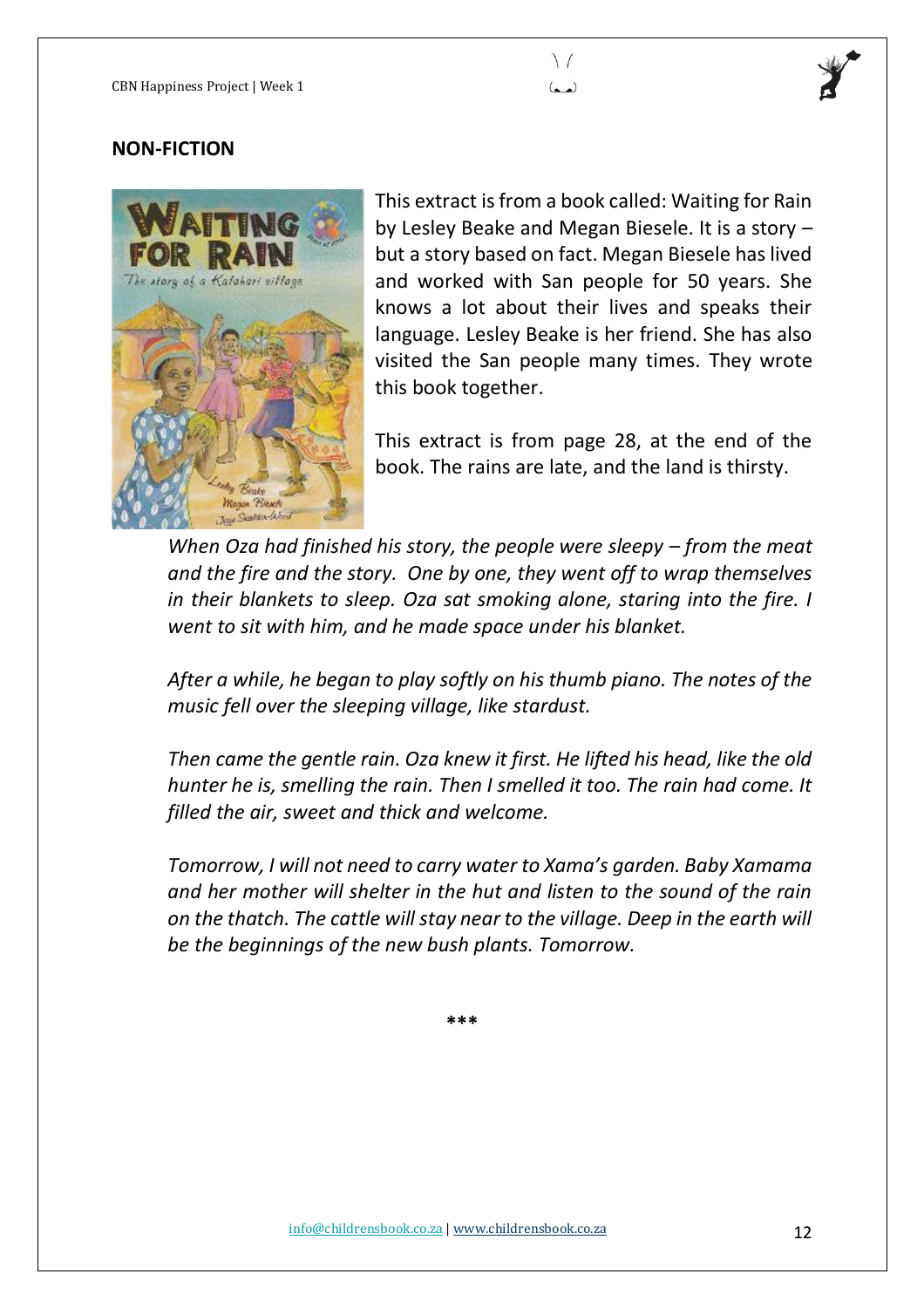#### **WRITING ABOUT THIS STORY**

Write a few sentences about the next day in this village. Try to think, and write, about your senses – especially your sense of smell. Begin with these words:

*When I woke up, the rain was finished.* 

#### **MORE NON-FICTION**

This extract is from a book called **How do your senses work**? Which is part of the Usborne Flip-Flap series.

#### *Smelling things*

*Your nose lets you know about all the good smells and bad smells around you.*

*How your nose works You sniff through your nose. The air zooms in. It is carrying a smell.*

*The air flows over a little patch high inside your nose. The patch has tiny hairs on it.*

*The hairs send messages about the smell to your brain.*

*If you like the smell of food, you will probably like the taste too.*

*If you don't like the smell, you probably hate the taste.*



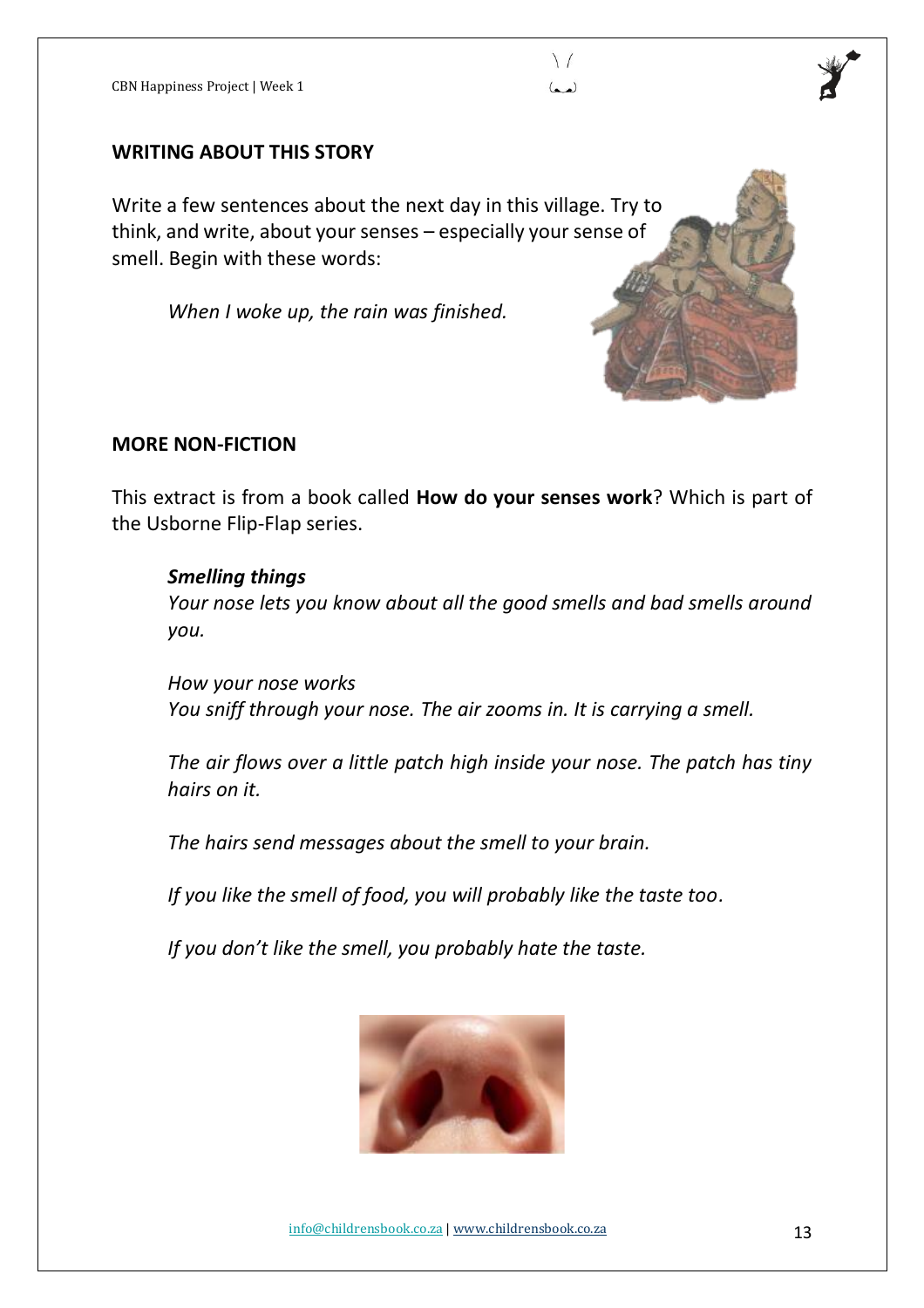

#### FROM THE INTERNET

Humans can recognize 10,000 different odours. However, no two people sense anything the same. (Odour is another word for smell.) If you are standing next to your friend and smelling the same thing, you might be getting different messages.

You might be thinking: 'What a lovely scent! It reminds me of my favourite aunt!'

Your friend might be thinking: 'What a horrible smell! It reminds me of my brother's nasty girlfriend!'

<https://www.livescience.com/10457-smell.html>

#### WRITING IDEAS

1

Choose some of these scents or smells and write five sentences in your own Happiness Book. Decorate your page with colour and ideas! You can write as much as you like. Have fun!

- Bacon cooking on a Sunday morning
- Perfume on a beauty queen at a party
- Waking up smells in my house
- Driving past KFC and stopping!
- Driving past KFC and NOT stopping!
- Wood fires on the first day of winter
- Popcorn at the movies
- Playing soccer on a muddy field
- Flowers on the breeze
- The smell of the sea

#### KEEPING A NOTEBOOK

Ideas are a bit like butterflies. They can easily fly away and get lost!

You can use your Happiness Book to write down ideas for stories. That might be just one word, a sentence or an outline of an idea. They might be useful.

Keep all your notes. When you are writing a story, you can look back through your notebook and remember the ideas (butterflies) that were once in your mind.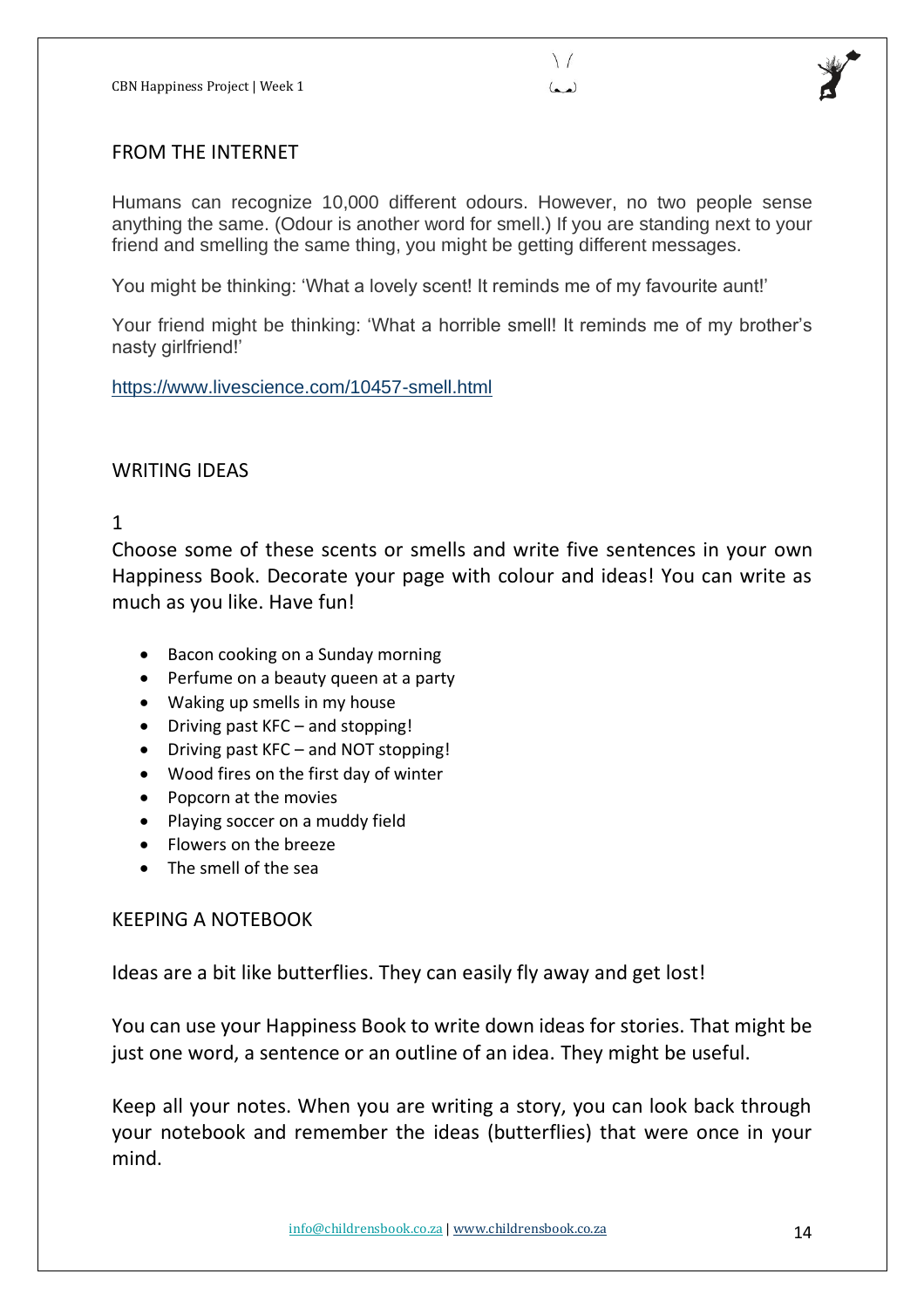#### YOUR STORIES

How about writing a longer story now? Here are some ideas.

#### 1

I could smell the sea. I couldn't hear the waves yet, but I could smell the sea on the strong wind blowing from the beach. I …

You take over and go on from there! Write as much as you like and decorate and illustrate your story.





I was lying on the grass where I could smell the flowers. Yellow and pink and white, they were everywhere. The bees could smell them too … Over to you!

 $\setminus$ لعما

## Using a mind map to plan your **STORIES**

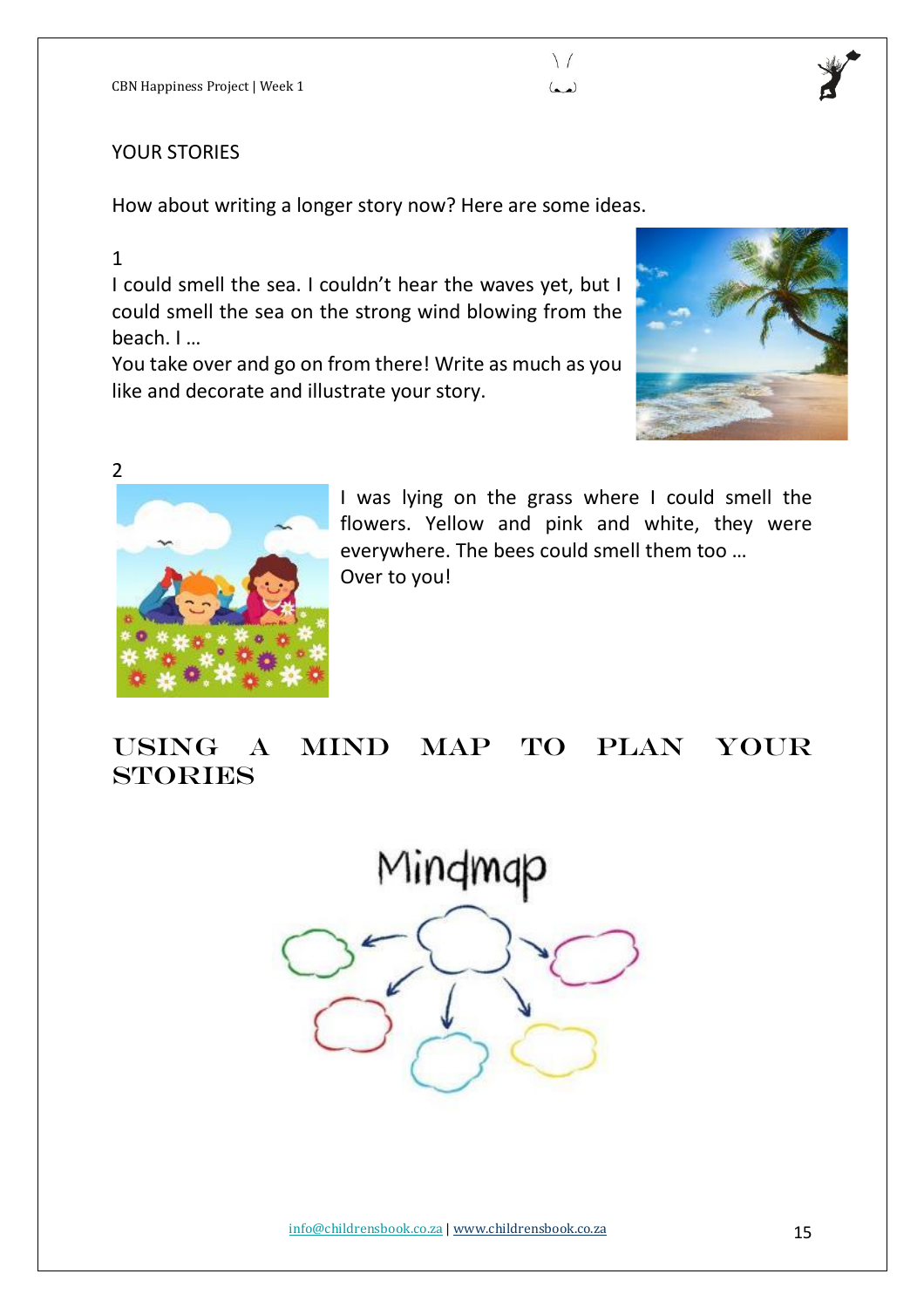

## **ACTIVITIES**

Find these things/people in your home. Smell each one separately and write down the first word that comes to your mind.

You can draw the table in your Happiness Book. Let the smelling begin!

| <b>ITEM</b>                              | SMELL DISCRIPTION (One word) |  |  |  |  |
|------------------------------------------|------------------------------|--|--|--|--|
| A bar of soap                            |                              |  |  |  |  |
| Inside your school bag                   |                              |  |  |  |  |
| Clean clothes                            |                              |  |  |  |  |
| Hugging your mom                         |                              |  |  |  |  |
| the<br>morning<br>In<br>when you wake up |                              |  |  |  |  |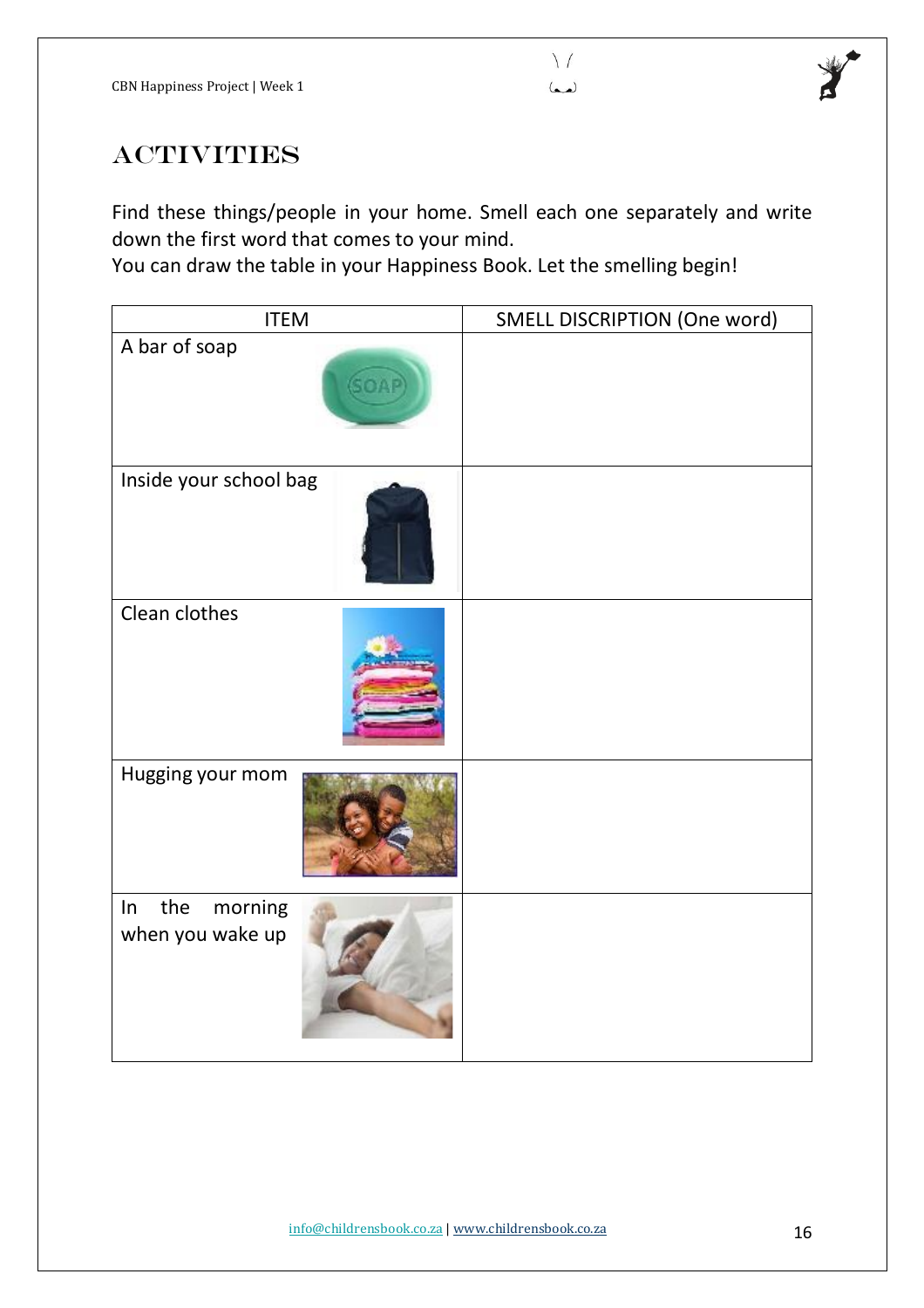

## **Nose: Word Find**

Directions: Print out the word find. See how many words you can find from the list below.

| Ω                           | Χ |   | G | А | Z | G                              | D | S | S | U | Τ                             | M |   | P |
|-----------------------------|---|---|---|---|---|--------------------------------|---|---|---|---|-------------------------------|---|---|---|
| Ρ                           | Ω | Β | M | Β | M | E                              | E | S | M | E |                               |   |   | A |
| D                           | P | ∩ | А | V | F | P                              | U | Y | Τ | Q |                               | F | R | Υ |
| C                           | D | ∩ | Χ | Q | Τ |                                | Χ | S |   | А | S                             | Ρ | Χ | C |
| O                           | S | G | L | U | V | Κ                              | Υ | E | S | U | S                             | Ω | I | M |
| Ν                           | Ω | E | M | Q | R | Β                              | G | Β | C |   | M                             | T | Κ | Ω |
| Α                           | ∩ | R | P | Χ |   | А                              | Κ | U | S | J | Т                             | Β | E | U |
| C                           | U | S | F | Η |   | U                              | M | Η | G | M |                               | V | I | M |
| Ζ                           | V | W | T |   | O | Α                              | J | Κ | Q | Χ | Ω                             | Ω | L | Α |
| V                           | Y |   | Τ | R | R | C                              | Ω | M |   | Χ | W                             | Ν | Ω |   |
| G                           | Β | R | Ν | Q | I | Ν                              | E | Z | E | E | Ν                             | S | Χ |   |
| S                           | А | V | Ω | А | R |                                | O | Χ | Ω | Χ | P                             | Y |   |   |
| C                           | Β | U | S | P | C | Y                              | S | Ν | F | Z |                               | F | G | C |
| Ζ                           |   |   | E | V | Β | Z                              | R | Τ | C | R | Κ                             | Q | M |   |
| O                           |   | F | А | C | T | O                              | R | Υ | Ρ | Ω | Ν                             | J | D | L |
| <b>BOOGER</b><br>CARTII AGF |   |   |   |   |   | <b>NOSE</b><br><b>NOSTRILS</b> |   |   |   |   | <b>SMELL</b><br><b>SNFF7F</b> |   |   |   |

| <b>BOOGER</b> | <b>NOSE</b>      | <b>SMELL</b>  |
|---------------|------------------|---------------|
| CARTILAGE     | <b>NOSTRILS</b>  | <b>SNEEZE</b> |
| CILIA         | <b>OLFACTORY</b> | <b>TASTE</b>  |
| <b>MUCUS</b>  | <b>SEPTUM</b>    | <b>TISSUE</b> |
|               |                  |               |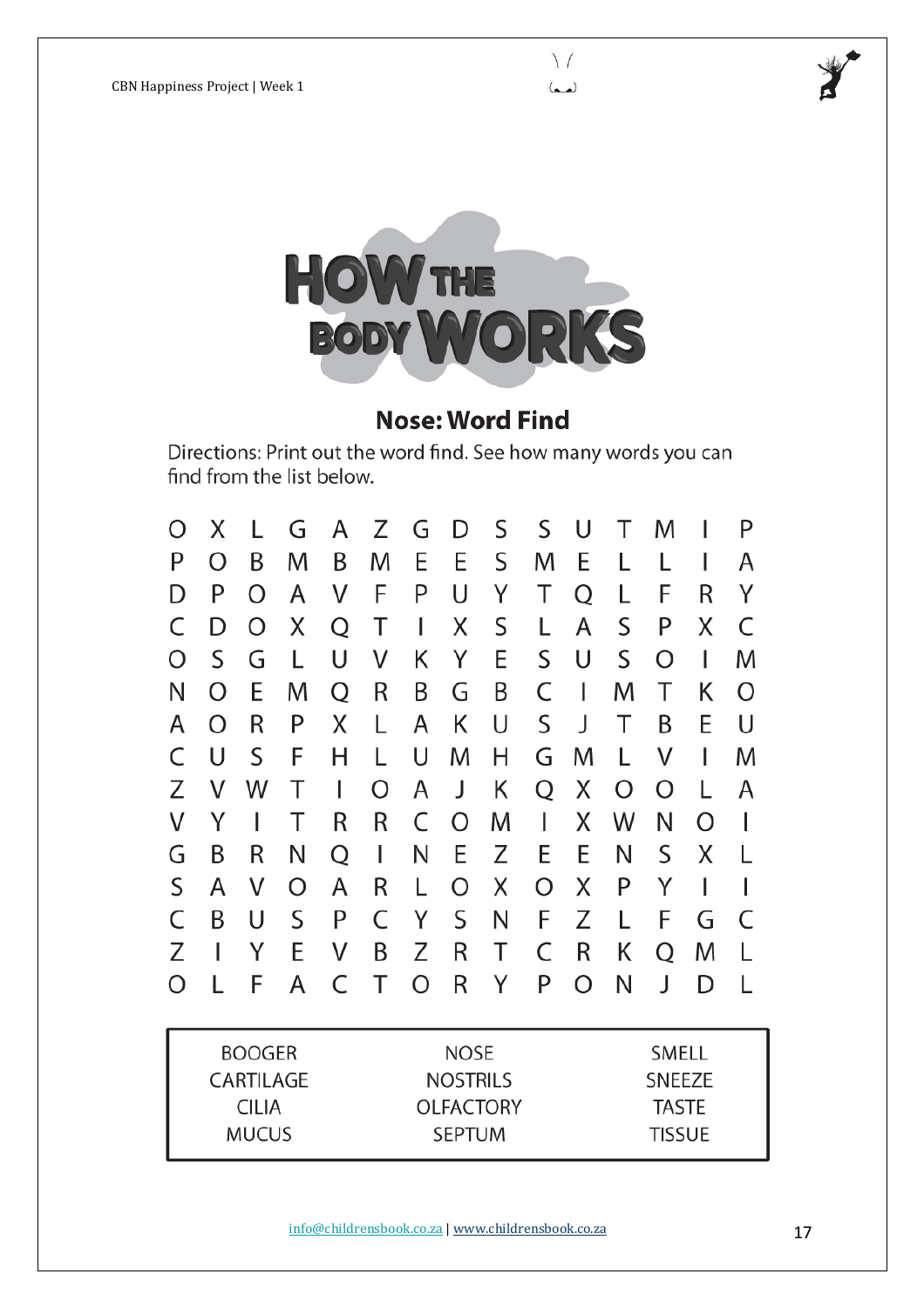#### $\setminus$ لعما



## *Imagination Cards*

#### **Back to the butterflies of ideas.**

It sometimes helps to let your imagination fly free. Stop thinking, and look at the pictures we have supplied. Let your mind go wherever it likes.

Use your Happiness Book to record some of the things you think of when you look at the pictures in the pack that comes with this project. Maybe just write down words, or draw a picture.

Next step is to write a sentence about your ideas. Now your story can grow. Try for five sentences at first – then write as much as you like.

## *FUN*



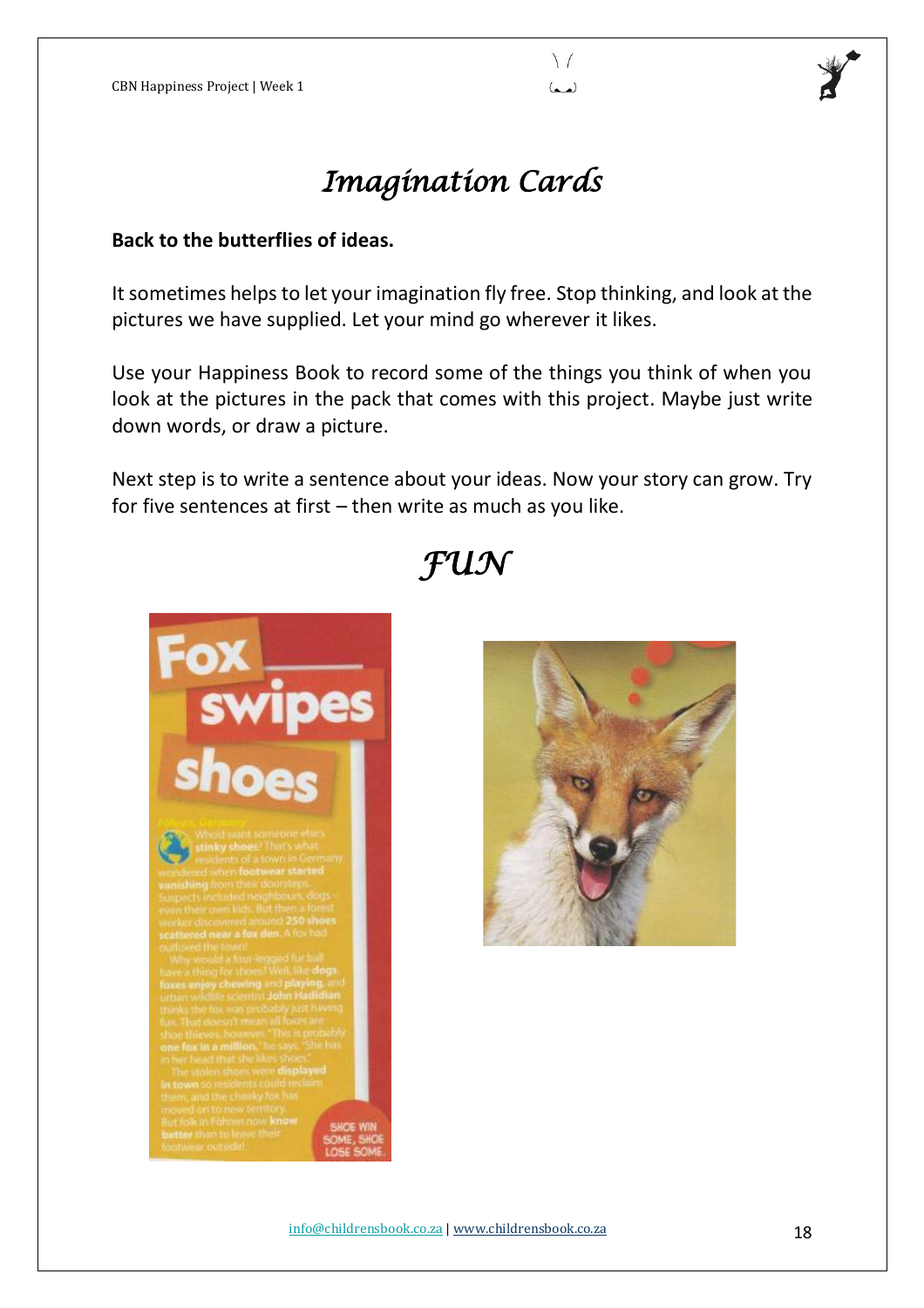

PRESENTED BY **BRIT+CO** method

OK ONE

clinique happy

REDWOOD

lesert<br>ily